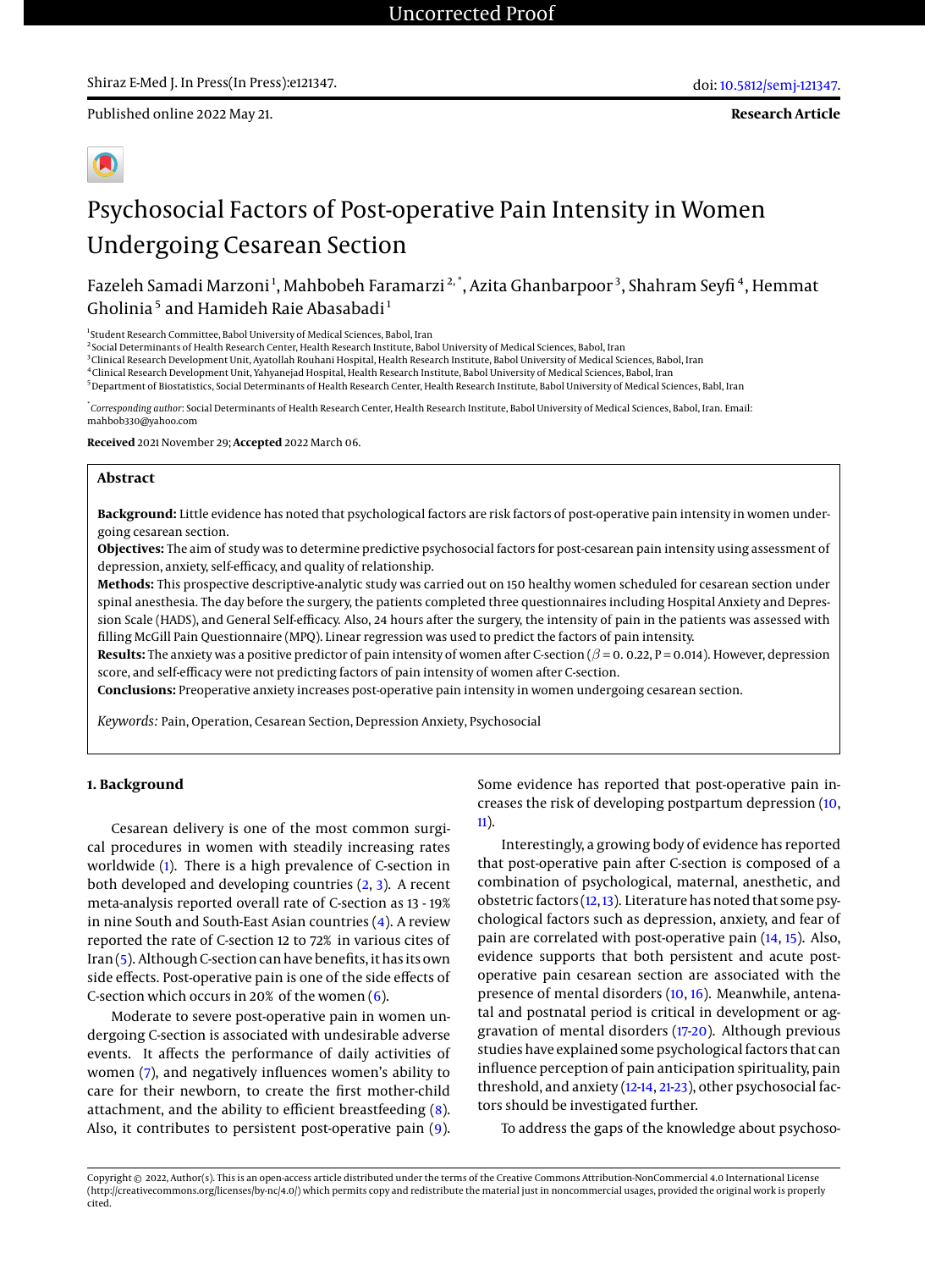cial factors influencing post-operative pain after cesarean section, this study aimed to describe the five psychological factors predicting the pain after C-section. To the best of our knowledge, this is the first study investigating the relationship between four psychosocial factors and pain intensity perception of women after C-section.

# **2. Objectives**

The aims of the study were to test whether preoperative psychosocial factors including depression, anxiety, self-efficacy, and quality of relationship could predict pain intensity following C-section. We hypothesized that these psychosocial factors would predict women's intensity pain following C-section.

#### **3. Methods**

# *3.1. Population Study*

This study was approved by the ethics committee of Babol University of Medical Sciences (IR.MUBABOL.HRI.REC.1398.085). All participants signed a written informed consent prior to beginning the study.

The prospective descriptive-analytic study was conducted at two teaching hospitals of Babol University of Medical Sciences. Pregnant women who refereed to hospitals for elective C-section were invited to enter the study. Inclusion criteria were age 18 - 45 years, gestational age > 37 weeks, singleton pregnancy, signed written consents for C-section. Pregnant women with chronic opioid use, antidepressant use, allergy to opioids or nonsteroidal antiinflammatories, recent analgesic medication (less than 48 hours), contraindication to spinal anesthesia, and failed spinal anesthesia requiring conversion to general anesthesia were excluded. All patients received spinal anesthesia with Marcaine 12 mcg. In the postpartum unit, postoperative pain wasmanaged with injection of pethidine 50 mg [\(24\)](#page-5-6).

Available sampling was used to recruit the women scheduled for cesarean section. Based on pilot information before the start of the study (ratio of anxiety/depression 0.44,  $\alpha$  = 0.05, and d = 0.07), the sample size was estimated 150 persons.

A member of the research team interviewed patients who were candidates for cesarean section, who were at least one hour away from the surgery, in the gynecological surgery unit of the hospital. Then, she offered the eligible individuals a brief explanation of the aims of the study and asked them to complete the questionnaires of the study. After signing informed consent, the patients completed two questionnaires including Hospital Anxiety and Depression Scale (HADS), and General Self-efficacy. Also, the researcher would also visit the patient 24 hours after the operation

and ask them to complete a post-operative pain perception questionnaire. The participants completed McGill Pain Questionnaire (MPQ) at post-operation of the C-section.

### *3.2. Measurements*

# *3.2.1. McGill Pain Questionnaire (MPQ)*

The scale measures the sensory, affective, and evaluative qualities of both acute and chronic pain. MPQ has wellestablished reliability and validity in precious studies. It consists of 20 word lists. It describes four subscales including pain sensory, pain affective, pain evaluative, and pain miscellaneous subscales. Also, total pain rating is calculated by summing the scores of the four sub-scales [\(24,](#page-5-6) [25\)](#page-5-7).

#### *3.2.2. Hospital Anxiety and Depression Scale (HADS)*

It is a self-report tool for detection of anxiety and depressive symptoms. HADS contains 14 items, seven questions for anxiety and seven for depression. Each item has four choices with score of 0 to 3. Each subscale for anxiety or depression ranged within 0 - 21. Also, the total score of all items ranges  $0 - 42$  [\(26\)](#page-5-8). We used the validated Persian version of the HASD [\(27\)](#page-5-9).

3.2.3. General Self-efficacy

It was developed by Sheerer et al and contains 17 items. Each item ranges from to disagree (1) to agree (5). Higher scores indicate high self-efficacy [\(28\)](#page-5-10). The total score ranges 17-85. The Persian version of the scale was used [\(28\)](#page-5-10).

# *3.3. Analysis*

Demographic and psychological data were summarized with descriptive statistics mean and standard deviation, range, and number (percentage) as appropriate. Analysis of variance (ANOVA) was used to compare the perception intensity pain in women regarding demographic classifications. Also, we used *t*-Student tests to compare the means and standard deviations concerning history of medical illness among the patients. Finally, stepwise multivariate regression modeling was used to find the predictors of pain intensity perception in women. Dependent variables that were included in the model were the psychological and characteristic variables (depression, anxiety, self-efficacy, satisfaction with the quality of relationship with parents, satisfaction with the quality of relationship with the partner, satisfaction of quality of relationship-Friends, and history of medical illness), which showed a significant correlation with total pain perception intensity in previous bivariate correlations. SPSS version 22 was used to analyze the data. We considered  $P < 0.05$  as the level of significance in all analyses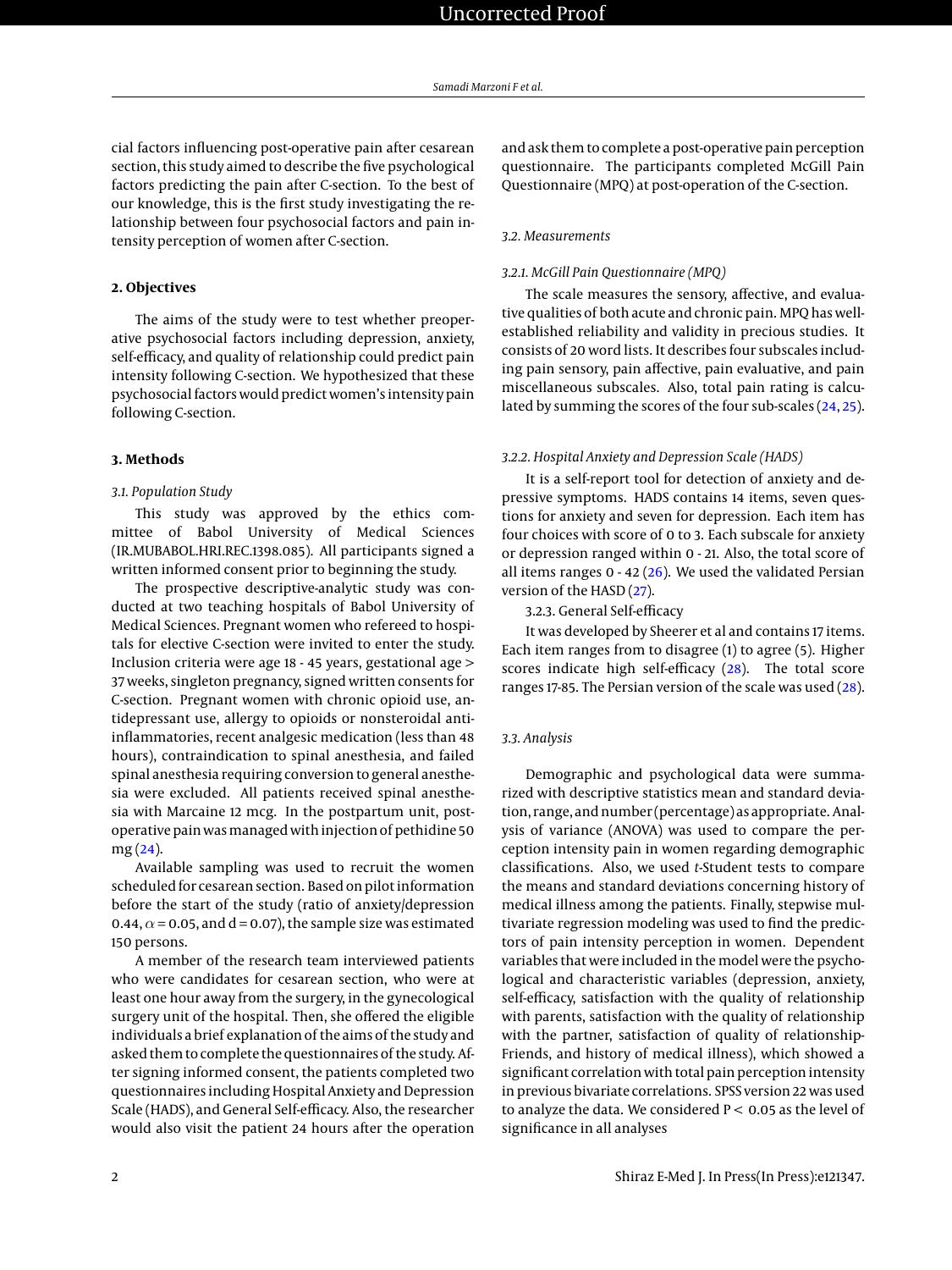# **4. Results**

[Table 1](#page-2-0) summarizes the characteristics of the participants. In terms of education, about half of the participants (48.7%) were at the high school level. About half of the women (51.3%) lived in village. Most of the participants were not employed (97.3%).

<span id="page-2-0"></span>

| Table 1. Demographic Characteristics of the Population Study |            |  |  |  |  |
|--------------------------------------------------------------|------------|--|--|--|--|
| <b>Variables</b>                                             | $No. (\%)$ |  |  |  |  |
| Age                                                          |            |  |  |  |  |
| $18 - 30$                                                    | 99(66)     |  |  |  |  |
| $30 - 45$                                                    | 51(34)     |  |  |  |  |
| <b>Education</b>                                             |            |  |  |  |  |
| Primary school                                               | 44 (29.3)  |  |  |  |  |
| High school                                                  | 73(48.7)   |  |  |  |  |
| University                                                   | 33(22)     |  |  |  |  |
| Occupation                                                   |            |  |  |  |  |
| Unemployed                                                   | 147 (97.3) |  |  |  |  |
| Employed                                                     | 4(2.7)     |  |  |  |  |
| <b>Place of life</b>                                         |            |  |  |  |  |
| Village                                                      | 77(51.3)   |  |  |  |  |
| City                                                         | 73(48.7)   |  |  |  |  |

The mean of depression and anxiety of the women was under the cut-off of depressive /anxiety symptoms (anxiety/depression score > 7 in HADS). Also, the mean of general self-efficacy was low (mean 36.51  $\pm$  4.8, range score 1 - 85). The satisfaction of the participants with the quality of relationship with their parents and partners was good. However, satisfaction of the participants with the quality of relationship with their friends was poor [\(Table 2\)](#page-2-1).

<span id="page-2-1"></span>

| Table 2. Mean and Standard Deviation of Psychological Variables in the Participants |                 |  |  |  |
|-------------------------------------------------------------------------------------|-----------------|--|--|--|
| <b>Variables</b>                                                                    | $Mean + SD$     |  |  |  |
| <b>McGill Pain Questionnaire (MPQ)</b>                                              |                 |  |  |  |
| Pain sensory                                                                        | $7.96 \pm 5.3$  |  |  |  |
| Pain affective                                                                      | $3.41 + 2.2$    |  |  |  |
| Pain evaluative                                                                     | $13.41 \pm 1.7$ |  |  |  |
| pain miscellaneous                                                                  | $9.69 \pm 4.2$  |  |  |  |
| Total score of pain intensity                                                       | $51.83 \pm 3.2$ |  |  |  |
| General Self efficiency                                                             | $36.51 + 4.8$   |  |  |  |
| <b>Hospital Anxiety and Depression Scale</b>                                        |                 |  |  |  |
| Anxiety                                                                             | $6.63 \pm 3.8$  |  |  |  |
| Depression                                                                          | $6.24 \pm 3.0$  |  |  |  |
| <b>Total Score</b>                                                                  | $12.87 \pm 5.7$ |  |  |  |

[Table 3](#page-3-0) compares themean scores of perception of pain intensity of the women after cesarean section regarding demographic characteristics via ANOVA or *t*-Student tests. Women with level of university education had a lower score of perception pain intensity compared with women with primary school level ( $P < 0.05$ ). The score of perception pain intensity in women with history of infertility was higher than in those without history of infertility (P = 0.07). Also, women with a history of medical illness reported higher pain intensity perception than women without history of medical illness. However, factors of age of the women, number of children, number of pregnancy, number of abortion, husband's age, husband's education level, history of hospitalization, and place of living were not associated with the score of pain intensity perception of women after cesarean section ( $P < 0.05$ ).

The results of linear multivariate regression model were shown based on psychological factors (anxiety, depression, and self-efficacy) as the independent variables and total score of perception of pain intensity of women after C-section as dependent variable. The anxiety was a positive predictor of pain intensity of women after C-section ( $\beta$  $= 0. 0.22$ , P  $= 0.014$ ). On the other hand, history of medical illness was a negative predictor of pain intensity of women after C-section ( $\beta$  = -0.17, P = 0.036). However, depression and score, self-efficacy were not predicting factors of pain intensity of women after C-section [\(Table 4\)](#page-4-14).

# **5. Discussion**

This study was the first to investigate the role of demographic and five psychosocial factors simultaneously predicting post-operative pain intensity in women undergoing cesarean section. The results confirmed the significant role of anxiety and history of medical illness in predicting of post-operative pain intensity after C-section.

In this study, the post-operative pain intensity in women undergoing cesarean section was moderate. In line with our results, a study reported that 51.7% of the women after C-section reported pain as being moderate [\(29\)](#page-5-11). However, another study reported high pain scores among women undergoing C-section [\(30\)](#page-5-12). The differences of post-operative pain intensity across studies may be related to different measurement tools for pain assessment and psychosocial differences.

The present study found that the post-cesarean section pain intensity was related to level of education and history of infertility, but no related to age, parity, or place of residence. Also, we revealed that women with a higher education reported lower post-operative pain intensity after Csection. Further research should also explain how the anxiety level affects post-operative cesarean pain; How educational level of women could be associated with pain inten-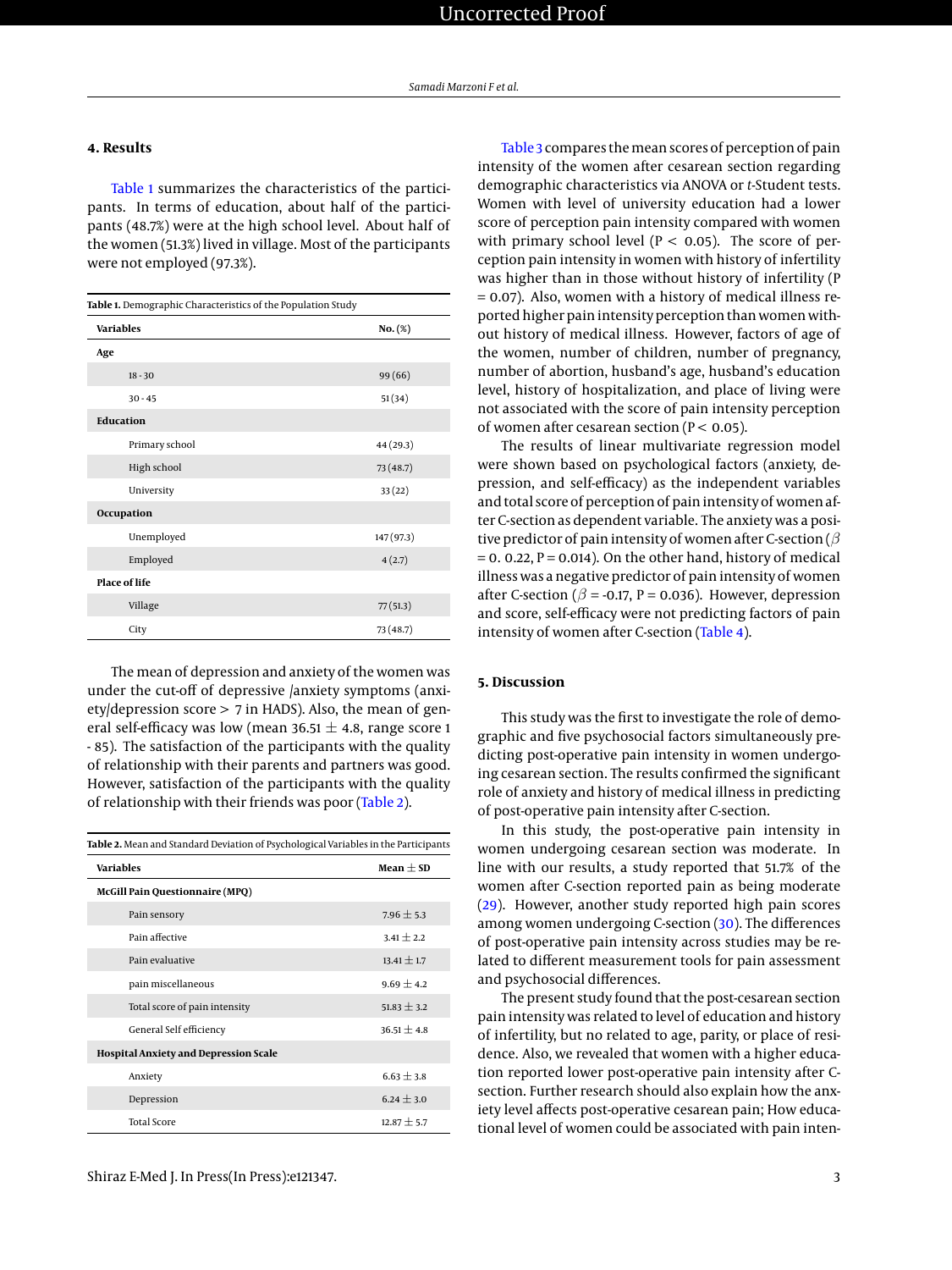| <b>Variables</b> |                                   | Mean $\pm$ SD     | P-Value |  |
|------------------|-----------------------------------|-------------------|---------|--|
| Age              |                                   |                   | 0.84    |  |
|                  | $18 - 30$                         | $51.94 \pm 9.49$  |         |  |
|                  | $30 - 45$                         | $51.61 \pm 10.14$ |         |  |
|                  | <b>Education</b>                  |                   | 0.06    |  |
|                  | Primary school                    | 54.36 $\pm$ 7.88  |         |  |
|                  | High school                       | $51.56 \pm 11$    |         |  |
|                  | University                        | $49.03 \pm 8.02$  |         |  |
|                  | Number of Children                |                   | 0.38    |  |
|                  | 0                                 | $48 + 5.47$       |         |  |
|                  | $\mathbf{1}$                      | $52.39 \pm 10.48$ |         |  |
|                  | $\overline{2}$                    | 50.30 $\pm$ 6.32  |         |  |
|                  | Number of Pregnancy               |                   | 0.71    |  |
|                  | $\bf{0}$                          | $48 + 5.47$       |         |  |
|                  | $\mathbf{1}$                      | $52.30\pm11.19$   |         |  |
|                  | $\overline{2}$                    | $52.27 \pm 8.20$  |         |  |
|                  | >2                                | $50.58 \pm 8.42$  |         |  |
|                  | <b>History of abortion</b>        |                   | 0.27    |  |
|                  | $\mathbf 0$                       | $52.15 \pm 10.28$ |         |  |
|                  | $\mathbf{1}$                      | 52.81 $\pm$ 7.89  |         |  |
|                  | $\geq 2$                          | $48.65 \pm 9.03$  |         |  |
|                  | <b>History of infertility</b>     |                   | 0.07    |  |
|                  | Yes                               | 55.08 $\pm$ 6.53  |         |  |
|                  | No                                | $51.18 \pm 10.10$ |         |  |
|                  | Husband's age                     |                   | 0.14    |  |
|                  | $\leq$ 35                         | $52.43 \pm 10.13$ |         |  |
|                  | > 35                              | $50.05 \pm 8.10$  |         |  |
|                  | Husband's education level         |                   | 0.08    |  |
|                  | Primary school                    | 52.83 $\pm$ 9.36  |         |  |
|                  | High school                       | 49.29 $\pm$ 9.81  |         |  |
|                  | University                        | 53.84 $\pm$ 10.01 |         |  |
|                  | <b>History of hospitalization</b> |                   | 0.46    |  |
|                  | Yes                               | $50 \pm 8.57$     |         |  |
|                  | No                                | 52.01 $\pm$ 9.80  |         |  |
|                  | <b>Place of living</b>            |                   | 0.06    |  |
|                  | City                              | $50.27 \pm 7.31$  |         |  |
|                  | Village                           | 53.30 $\pm$ 11.35 |         |  |

<span id="page-3-0"></span>**Table 3.** The Mean and Standard of Perception Pain Intensity of Women After Cesarean Section Regarding to Demographic Characteristics

sity after C-section.In agreement with our results, a study reported that age and parity was not associated with postcesarean pain intensity [\(30\)](#page-5-12). However, a previous study found that primipara women had reported higher pain intensity than multipara women [\(31\)](#page-5-13).

The findings revealed that only preoperative anxiety was a strong positive predictor of the post-operative pain intensity in women undergoing cesarean section, rather than depression or self-efficacy. Some research confirmed our results. A study investigated predictive factors for post-cesarean pain and analgesia through assessing pain threshold and psychological factors. Those results showed that the score of state anxiety was a strong predictor of post-operative pain and analgesic requirement for patients undergoing C-section [\(32\)](#page-5-14). A cohort study with 1,062 women undergoing C-section investigated the incidence and predicting factors of moderate-severe post-operative pain. That result showed that preoperative anxiety increased the risk of moderate-severe pain after C-section [\(33\)](#page-5-15). However, in contrast with our results, a study reported that depression was a predictor of post-operative cesarean pain [\(15\)](#page-5-0).

The important question of these findings was the mechanism of anxiety as a positive predictor of pain intensive in women undergoing C-section. Although the response is not clear, some assumptions are proposed. First, based on theory of "the work of worry," there is association between preoperative stress and patient recovery. The high worry/anxiety levels during the preoperative period would cause elevated pain intensity during the post-operative period [\(34\)](#page-5-16). Secondly, some experimental studies have confirmed that anxiety may increase the reactivity to pain and causing hyperalgesia [\(35,](#page-5-17) [36\)](#page-5-18).

The evidence paves the way for clinical implications. In maternity care clinics, maternity professionals should consider the anxiety level and medical illness on the intensity pain of women who are candidates for C-section. All health care providers could emphasize the negative effects of preoperative anxiety on increasing post-operative cesarean pain. Educating pregnant women who are candidate for C-section about the benefits of decreasing anxiety may be an important facilitating factor for health promotion of women after birth.

#### *5.1. Limitations*

There were some limitations in response to which the research generalizability should be considered by caution. First, these results were based on a numeric scale which may overestimate the results compared to the Visual Analog Scale. Secondly, we only assessed the pain, not the usages of analgesic agents to relieve pain. Also, we only assessed the acute pain not chronic pain. Thus, the pain intensity reported by the patients may not completely reflect of the entire pain intensity in post-operative C-section.

### *5.2. Conclusions*

Our study demonstrates that preoperative psychological factors, especially anxiety positively predicted pain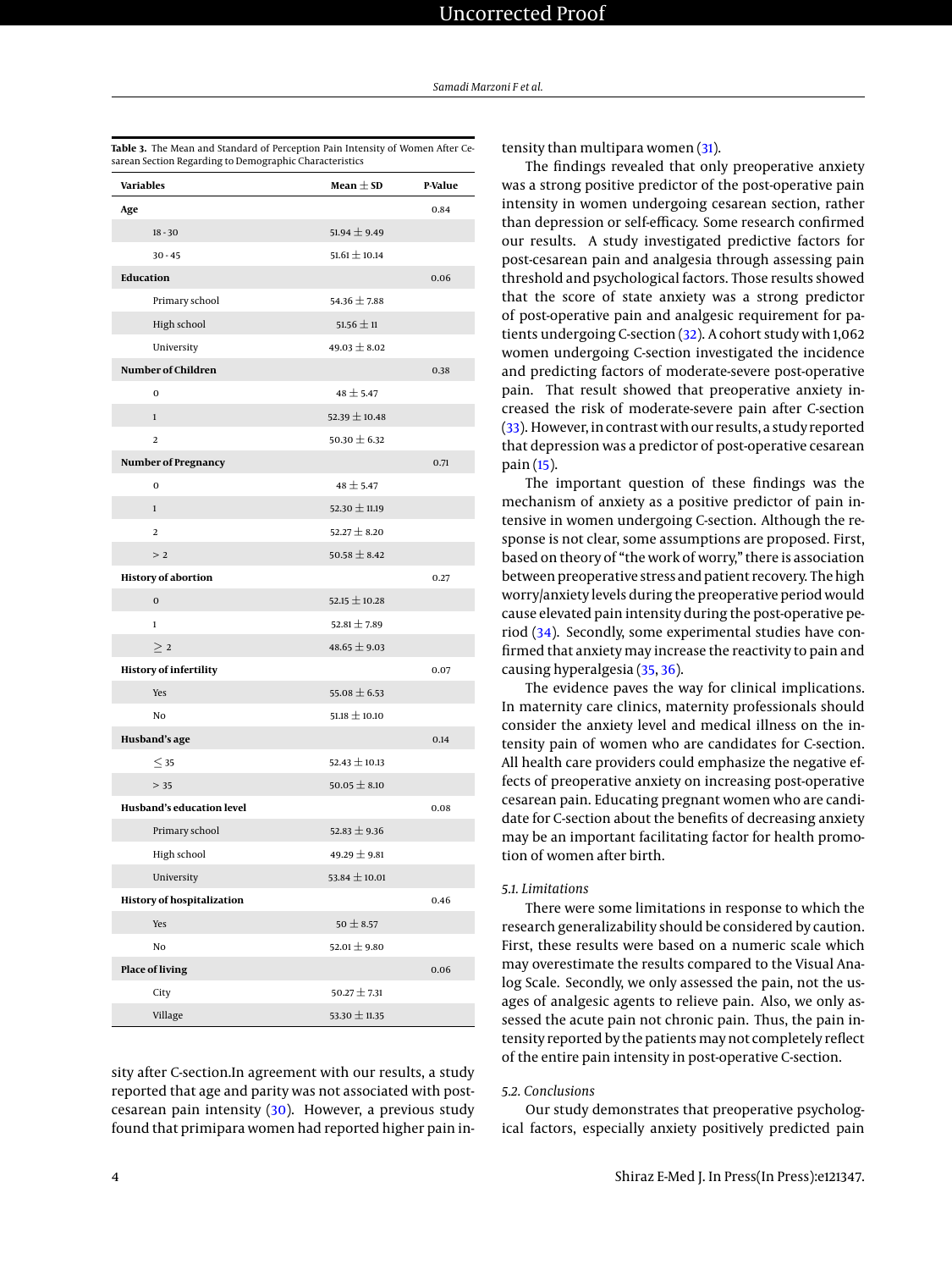<span id="page-4-14"></span>

| Table 4. Results of Regression |                                    |                   |                                               |         |       |                                 |                              |  |
|--------------------------------|------------------------------------|-------------------|-----------------------------------------------|---------|-------|---------------------------------|------------------------------|--|
| Model                          | <b>Unstandardized Coefficients</b> |                   | <b>Coefficients Standardized Coefficients</b> | t       | Sig.  | 95.0% Confidence Interval for B |                              |  |
|                                | В                                  | <b>Std. Error</b> | <b>Beta</b>                                   |         |       | Lower<br>Bound                  | <b>Upper</b><br><b>Bound</b> |  |
| Constant                       | 53.95                              | 12.15             |                                               | 4.43    | 0.00  | 29.92                           | 77.98                        |  |
| Depression                     | $-0.43$                            | 0.29              | $-0.13$                                       | $-1.48$ | 0.13  | $-1.01$                         | 0.11                         |  |
| Anxiety                        | 0.53                               | 0.22              | 0.22                                          | 2.48    | 0.014 | 0.11                            | 1.00                         |  |
| Self-efficacy                  | $-0.14$                            | 0.16              | $-0.07$                                       | $-0.89$ | 0.37  | $-0.47$                         | 0.17                         |  |

intensity in post-operative C-section. Also, higher education of the women was negatively associated with pain intensity by post-operative C-section. Women with a history of infertility experienced higher pain intensity in postoperative C-section. Our findings suggest that health care professionals help women who are candidate for C-section to decrease the preoperative anxiety level. Further research including an interventional program for decreasing the anxiety would be useful to reduce the intensity of post-operative C-section pain in women.

# **Footnotes**

**Authors' Contribution:** Fazeleh Samad Marzouni, study conception, data collection, manuscript preparation; Mahbobeh Faramarzi, study conception, supervision, writing/manuscript preparation; Azita Ghanbarpoor, writing/manuscript preparation; Shahram Seyfi, writing/manuscript preparation; Hemmat Gholinia, analysis the data; Hamideh Raie Abasabadi, data collection.

**Conflict of Interests:** There are no conflicts of interest.

**Data Reproducibility:** The data presented in this study are openly available in one of the repositories or will be available on request from the corresponding author by this journal representative at any time during submission or after publication. Otherwise, all consequences of possible withdrawal or future retraction will be with the corresponding author.

**Ethical Approval:** This study was approved by the ethics committee of Babol University of Medical Sciences (IR.MUBABOL.HRI.REC.1398.085) (ethics.research.ac.ir/EthicsProposalView.php?id = 69034).

**Funding/Support:** This work was funded by Babol university of Medical Sciences (Grant No. 724132194).

**Informed Consent:** The subjects signed a written informed consent before they enter the study.

#### **References**

<span id="page-4-0"></span>1. Boerma T, Ronsmans C, Melesse DY, Barros AJD, Barros FC, Juan L, et al. Global epidemiology of use of and disparities in caesarean sections. *Lancet*. 2018;**392**(10155):1341–8. doi: [10.1016/S0140-6736\(18\)31928-](http://dx.doi.org/10.1016/S0140-6736(18)31928-7) [7.](http://dx.doi.org/10.1016/S0140-6736(18)31928-7) [PubMed: [30322584\]](http://www.ncbi.nlm.nih.gov/pubmed/30322584).

- <span id="page-4-1"></span>2. Sharma A. *Labour Room Emergencies*. Singapore: Springer; 2020. doi: [10.1007/978-981-10-4953-8.](http://dx.doi.org/10.1007/978-981-10-4953-8)
- <span id="page-4-2"></span>3. Betran AP, Torloni MR, Zhang J, Ye J, Mikolajczyk R, Deneux-Tharaux C, et al. What is the optimal rate of caesarean section at population level? A systematic review of ecologic studies. *Reprod Health*. 2015;**12**:57. doi: [10.1186/s12978-015-0043-6.](http://dx.doi.org/10.1186/s12978-015-0043-6) [PubMed: [26093498\]](http://www.ncbi.nlm.nih.gov/pubmed/26093498). [PubMed Central: [PMC4496821\]](https://www.ncbi.nlm.nih.gov/pmc/articles/PMC4496821).
- <span id="page-4-3"></span>4. Verma V, Vishwakarma RK, Nath DC, Khan HTA, Prakash R, Abid O. Prevalence and determinants of caesarean section in South and South-East Asian women. *PLoS One*. 2020;**15**(3). e0229906. doi: [10.1371/journal.pone.0229906.](http://dx.doi.org/10.1371/journal.pone.0229906) [PubMed: [32163440\]](http://www.ncbi.nlm.nih.gov/pubmed/32163440). [PubMed Central: [PMC7067459\]](https://www.ncbi.nlm.nih.gov/pmc/articles/PMC7067459).
- <span id="page-4-4"></span>5. Jafarzadeh A, Hadavi M, Hassanshahi G, Rezaeian M, Vazirinejad R, Aminzadeh F, et al. Cesarean or cesarean epidemic? *Arch Iran Med*. 2019;**22**(11):663–70.
- <span id="page-4-5"></span>6. James AH, Jamison MG, Brancazio LR, Myers ER. Venous thromboembolism during pregnancy and the postpartum period: incidence, risk factors, and mortality. *Am J Obstet Gynecol*. 2006;**194**(5):1311–5. doi: [10.1016/j.ajog.2005.11.008.](http://dx.doi.org/10.1016/j.ajog.2005.11.008) [PubMed: [16647915\]](http://www.ncbi.nlm.nih.gov/pubmed/16647915).
- <span id="page-4-6"></span>7. Serlin RC, Mendoza TR, Nakamura Y, Edwards KR, Cleeland CS. When is cancer pain mild, moderate or severe? Grading pain severity by its interference with function. *Pain*. 1995;**61**(2):277–84. doi: [10.1016/0304-](http://dx.doi.org/10.1016/0304-3959(94)00178-H) [3959\(94\)00178-H.](http://dx.doi.org/10.1016/0304-3959(94)00178-H) [PubMed: [7659438\]](http://www.ncbi.nlm.nih.gov/pubmed/7659438).
- <span id="page-4-7"></span>8. Gadsden J, Hart S, Santos AC. Post-cesarean delivery analgesia. *Anesth Analg*. 2005;**101**(5 Suppl):S62–9. doi: [10.1213/01.ANE.0000177100.08599.C8.](http://dx.doi.org/10.1213/01.ANE.0000177100.08599.C8) [PubMed: [16334493\]](http://www.ncbi.nlm.nih.gov/pubmed/16334493).
- <span id="page-4-8"></span>9. Sun KW, Pan PH. Persistent pain after cesarean delivery. *Int J Obstet Anesth*. 2019;**40**:78–90. doi: [10.1016/j.ijoa.2019.06.003.](http://dx.doi.org/10.1016/j.ijoa.2019.06.003) [PubMed: [31281032\]](http://www.ncbi.nlm.nih.gov/pubmed/31281032).
- <span id="page-4-9"></span>10. Eisenach JC, Pan PH, Smiley R, Lavand'homme P, Landau R, Houle TT. Severity of acute pain after childbirth, but not type of delivery, predicts persistent pain and postpartum depression. *Pain*. 2008;**140**(1):87–94. doi: [10.1016/j.pain.2008.07.011.](http://dx.doi.org/10.1016/j.pain.2008.07.011) [PubMed: [18818022\]](http://www.ncbi.nlm.nih.gov/pubmed/18818022). [PubMed Central: [PMC2605246\]](https://www.ncbi.nlm.nih.gov/pmc/articles/PMC2605246).
- <span id="page-4-10"></span>11. Niklasson B, Georgsson Ohman S, Segerdahl M, Blanck A. Risk factors for persistent pain and its influence on maternal wellbeing after cesarean section. *Acta Obstet Gynecol Scand*. 2015;**94**(6):622–8. doi: [10.1111/aogs.12613.](http://dx.doi.org/10.1111/aogs.12613) [PubMed: [25714852\]](http://www.ncbi.nlm.nih.gov/pubmed/25714852).
- <span id="page-4-11"></span>12. Chan CL, Tan CW, Chan JJI, Sultana R, Chua TE, Chen HY, et al. Factors Associated with the Development of Postnatal Depression After Cesarean Delivery: A Prospective Study. *Neuropsychiatr Dis Treat*. 2020;**16**:715–27. doi: [10.2147/NDT.S241984.](http://dx.doi.org/10.2147/NDT.S241984) [PubMed: [32210566\]](http://www.ncbi.nlm.nih.gov/pubmed/32210566). [PubMed Central: [PMC7076713\]](https://www.ncbi.nlm.nih.gov/pmc/articles/PMC7076713).
- <span id="page-4-12"></span>13. Carvalho B, Zheng M, Harter S, Sultan P. A Prospective Cohort Study Evaluating the Ability of Anticipated Pain, Perceived Analgesic Needs, and Psychological Traits to Predict Pain and Analgesic Usage following Cesarean Delivery. *Anesthesiol Res Pract*. 2016;**2016**:7948412. doi: [10.1155/2016/7948412.](http://dx.doi.org/10.1155/2016/7948412) [PubMed: [27143966\]](http://www.ncbi.nlm.nih.gov/pubmed/27143966). [PubMed Central: [PMC4838779\]](https://www.ncbi.nlm.nih.gov/pmc/articles/PMC4838779).
- <span id="page-4-13"></span>14. Granot M. Can we predict persistent postoperative pain by testing preoperative experimental pain? *Curr Opin Anaesthesiol*. 2009;**22**(3):425–30. doi: [10.1097/ACO.0b013e32832a40e1.](http://dx.doi.org/10.1097/ACO.0b013e32832a40e1) [PubMed: [19352173\]](http://www.ncbi.nlm.nih.gov/pubmed/19352173).